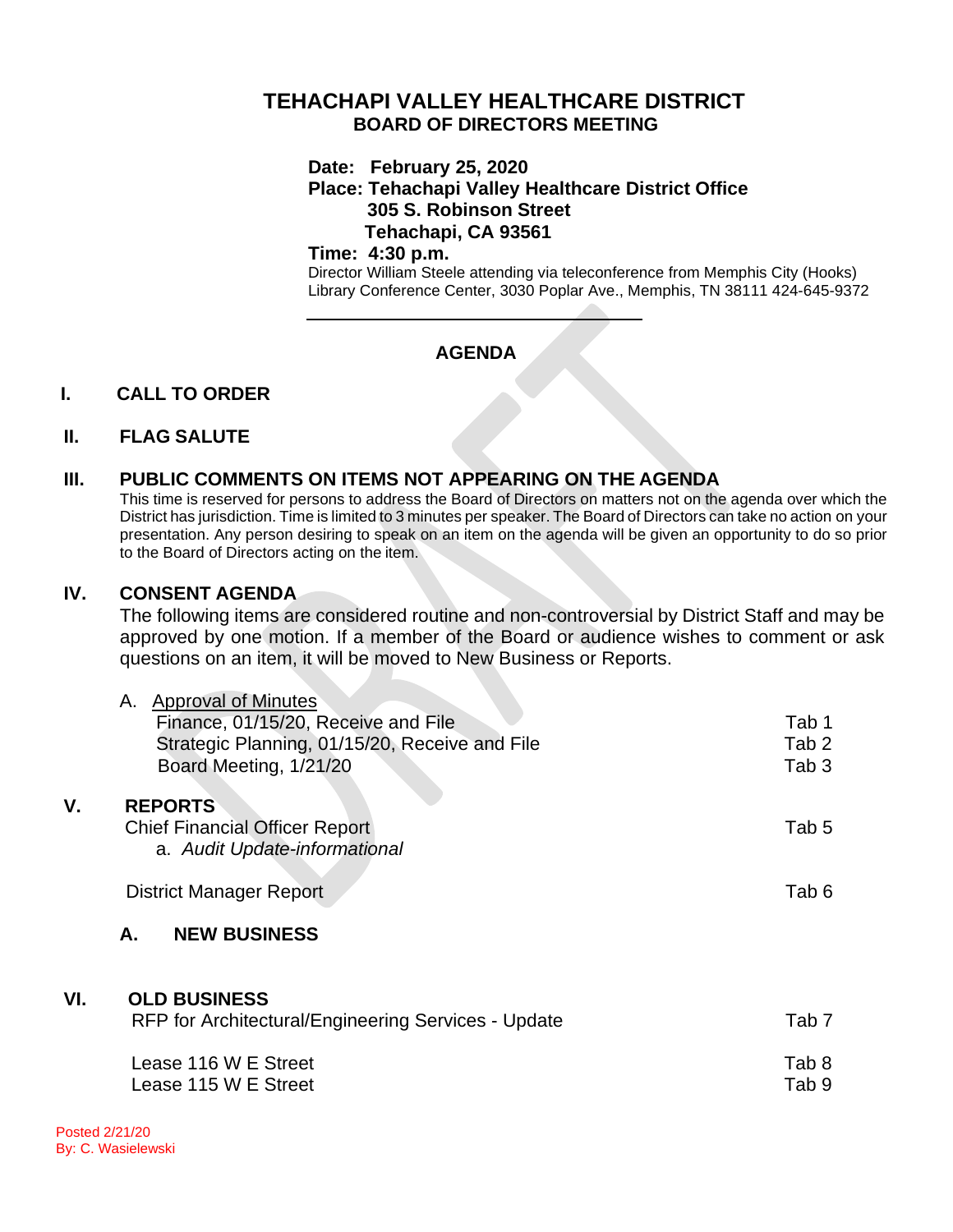## **VII. BOARD COMMENTS ON ITEMS NOT APPEARING ON THE AGENDA**

## **VIII. CLOSED SESSION**

A. Performance Evaluation: District Manager

## **IX. CLOSED SESSION REPORT**

### **X. ADJOURNMENT**

#### **NOTICE TO THE PUBLIC**

#### **PUBLIC COMMENT PERIOD FOR REGULAR MEETINGS**

Members of the public may comment on any item on the agenda before the Board takes action on it. The public may also comment on items of interest to the public that is within the subject matter jurisdiction of the Board; provided, however, the Board may not take action on any item not appearing on the agenda unless the action is otherwise authorized by law. Any person addressing the Board will be limited to a maximum of three (3) minutes so that all interested parties have an opportunity to speak.

#### **COPIES OF PUBLIC RECORDS**

All writings, materials, and information provided to the Board for their consideration relating to any open session agenda item of the meeting are available for public inspection and copying during regular business hours at the Administration Office of the District at 305 S. Robinson St., Tehachapi, California.

#### **COMPLIANCE WITH ADA**

This agenda shall be made available upon request in alternative formats to persons with a disability, as required by the Americans with Disabilities Act of 1990 (42 U.S.C. § 12132) and the Ralph M. Brown Act (Cal. Gov't Cod. § 54954.2). Persons requesting a disability related modification or accommodation in order to participate in the meeting, should contact the Executive Office during regular business hours by phone at 661-750-4848, or in person at the District's Administrative Office at 305 S. Robinson St., Tehachapi, California.